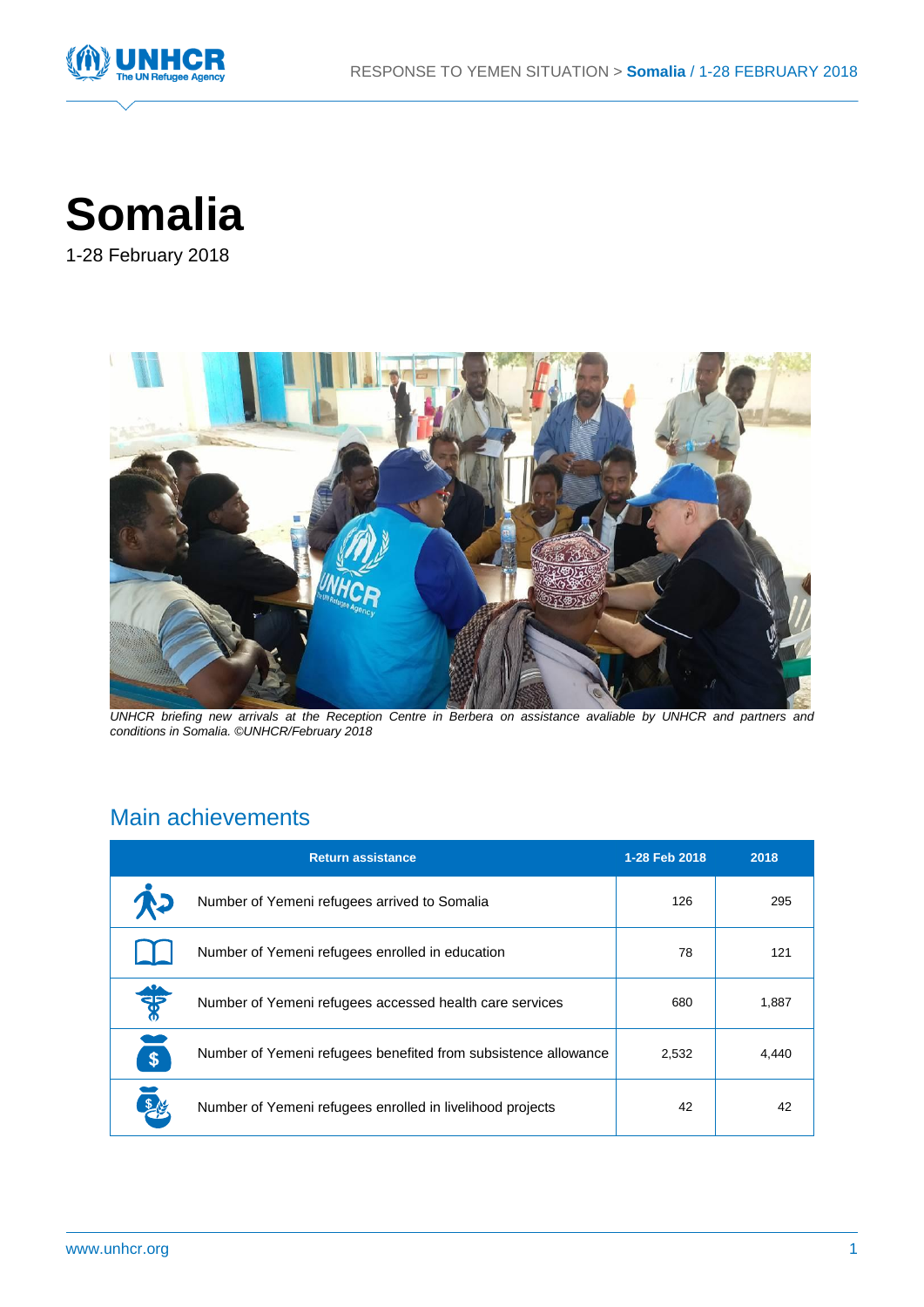

### Updates on achievements

**Ongoing conflict in Yemen is forcing many families to flee their homes. As of 28 February, UNHCR supported over 6,200 Yemeni refugees who have arrived to Somalia with protection assistance.** Protection assistance for Yemeni refugees includes: access to territory; registration and documentation; education; health; livelihood and self-reliance; cash-based interventions and provision of core relief items; legal support; sexual and gender-based violence (SGBV) prevention and response; peaceful coexistence and community-based protection.

### New arrivals

**Since the beginning of the conflict in Yemen in March 2015, 6,281 Yemeni refugees fled from Yemen to Somalia.**

■ During February, 126 Yemeni refugees fled Yemen and arrived to Somalia by boat, entering through the Ports of Berbera and Bossaso.

#### **Number of new arrivals recorded per year**

| Date               | 2015  | 2016 | 2017 | 1-28 Feb '18 | 2018 | Since March 2015 |
|--------------------|-------|------|------|--------------|------|------------------|
| Number of arrivals | 3,446 | .526 | .014 | 126          | 295  | 6,281            |

## **Registration**

**In February, 156 Yemeni refugees were newly registered; UNHCR has registered 11,179 Yemeni refugees and asylum-seekers since March 2015**. 1, 2

| Legal status                       | Before 2015 | 2015  | 2016  | 2017  | 1-28 Feb '18   | 2018 | Since March 2015 |
|------------------------------------|-------------|-------|-------|-------|----------------|------|------------------|
| Yemeni refugees                    | 155         | 6.886 | 2.079 | 1.616 | 156            | 386  | 11,122           |
| Yemeni asylum-seekers <sup>3</sup> | 8           | 33    |       | 9     | $\blacksquare$ | ۰.   | 57               |
| Total                              | 163         | 6,919 | 2.086 | 1,625 | 156            | 386  | 11,179           |

#### **Registered Yemeni refugees and asylum-seekers per year**

The table above shows fewer asylum-seekers and more refugees comparing to the table in January mainly due to the recognition process. In the recognition process the Federal Republic of Somalia can agree to give the *prima facie* status to Yemen asylum-seekers.

### **SGBV**

**UNHCR focuses on reducing the risk of sexual and gender-based violence (SGBV) and also provides assistance to SGBV survivors.** In 2018, UNHCR provided assistance in 96 cases, including eight in February.

■ During February, eight Yemeni refugees were supported with SGBV interventions; three with psychosocial counselling, three with medical support and one with legal counselling.

l

<sup>1</sup> See UNHCR, "Monthly report on registered refugees and asylum-seekers February 2018", available at: [https://data2.unhcr.org/en/documents/](https://data2.unhcr.org/en/documents/%20details/62621)  [details/62621,](https://data2.unhcr.org/en/documents/%20details/62621) 22.03.2018.

<sup>&</sup>lt;sup>2</sup> The number of registered Yemenis is higher than the number of new arrivals mainly because: Yemenis who came through Djibouti and other ports than Berebra and Bossaso are not captured under new arrivals and a small increase was recorded due to continuous registration of new born babies.

<sup>3</sup> Yemenis who arrived before the Federal Republic of Somalia granted *prima facie* status to Yemenis arriving to Somalia.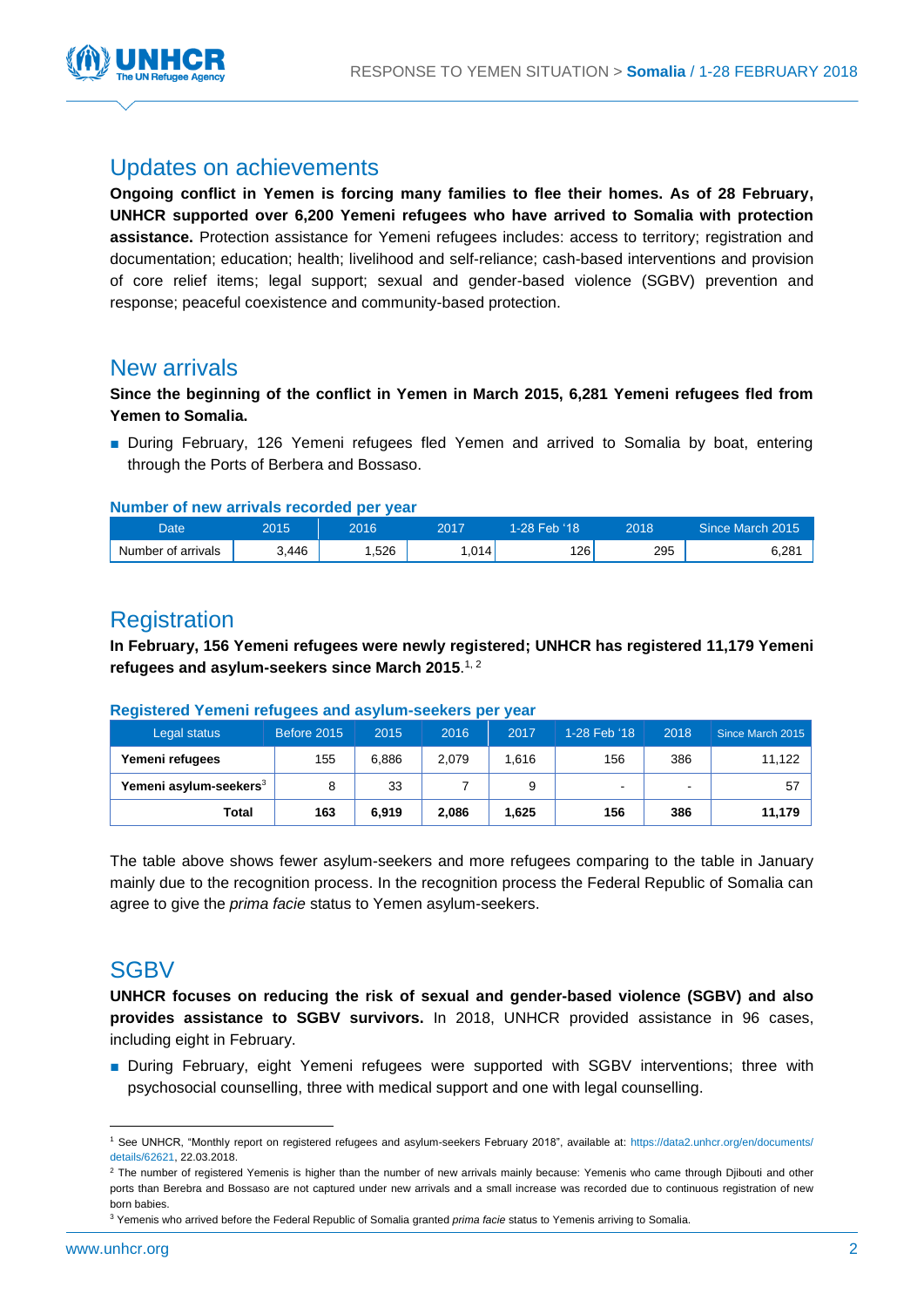

### Legal

**UNHCR also supports access to legal assistance and legal remedies, including legal advice and mediating possible conflicts between refugees and members of the host community.** Since January 2018, assistance was provided in 118 cases.

■ During February, 105 Yemeni refugees were supported with legal assistance.

### **Education**

**UNHCR promotes access to education for Yemeni refugee children.** Assistance include provision of school fees, scholastic materials and school uniforms.

■ In February, 78 Yemeni refugees resumed their education; 28 with primary, 15 with secondary and 35 with tertiary education.

|                    | <b>Primary</b> | <b>Secondary</b> | <b>Tertiary</b> | <b>Total</b> |
|--------------------|----------------|------------------|-----------------|--------------|
| 1-28 February 2018 | 28             | 15               | 35              | 78           |
| 2018               | 67             | 19               | 35              | 121          |

## Cash assistance

**In order to ensure that Yemeni refugees have sufficient basic and domestic items, UNHCR provides subsistence allowance to vulnerable households.** The amount of the subsistence allowance depends on the family size of the family, vulnerability of the family and is paid for three to six months to ensure that persons of concern are able to meet their basic needs.

■ In February, 1,088 Yemeni refugee households (2,532 persons) received subsistence allowance.

|       | 1-28 February 2018 |                 | 2018             |                 |  |
|-------|--------------------|-----------------|------------------|-----------------|--|
|       | # of individuals   | # of households | # of individuals | # of households |  |
| Total | 2,532              | 1.088           | 4.440            | 1,925           |  |

## **Health**

#### **UNHCR also supports Yemeni refugees with access to primary and secondary health care services.**

■ During February, UNHCR ensured access to health care services for 1,117 Yemeni refugees, 1,103 to primary and 14 referrals to secondary and tertiary health care services.

|                    | <b>Primary</b> | <b>Referrals</b> | <b>Total</b> |
|--------------------|----------------|------------------|--------------|
| 1-28 February 2018 | 673            |                  | 680          |
| 2018               | 1,776          | 21               | 1,887        |

### Community Empowerment and Self-reliance

**Livelihood programs could significantly enhance the capacity of persons of concern to become self-reliant and meet the essential needs of their families.** 

■ In February, 42 Yemeni refugees continued with livelihood activities, 25 were registered in skills training in tailoring, cooking, plumbing and electronics classes and another 17 joined classes in